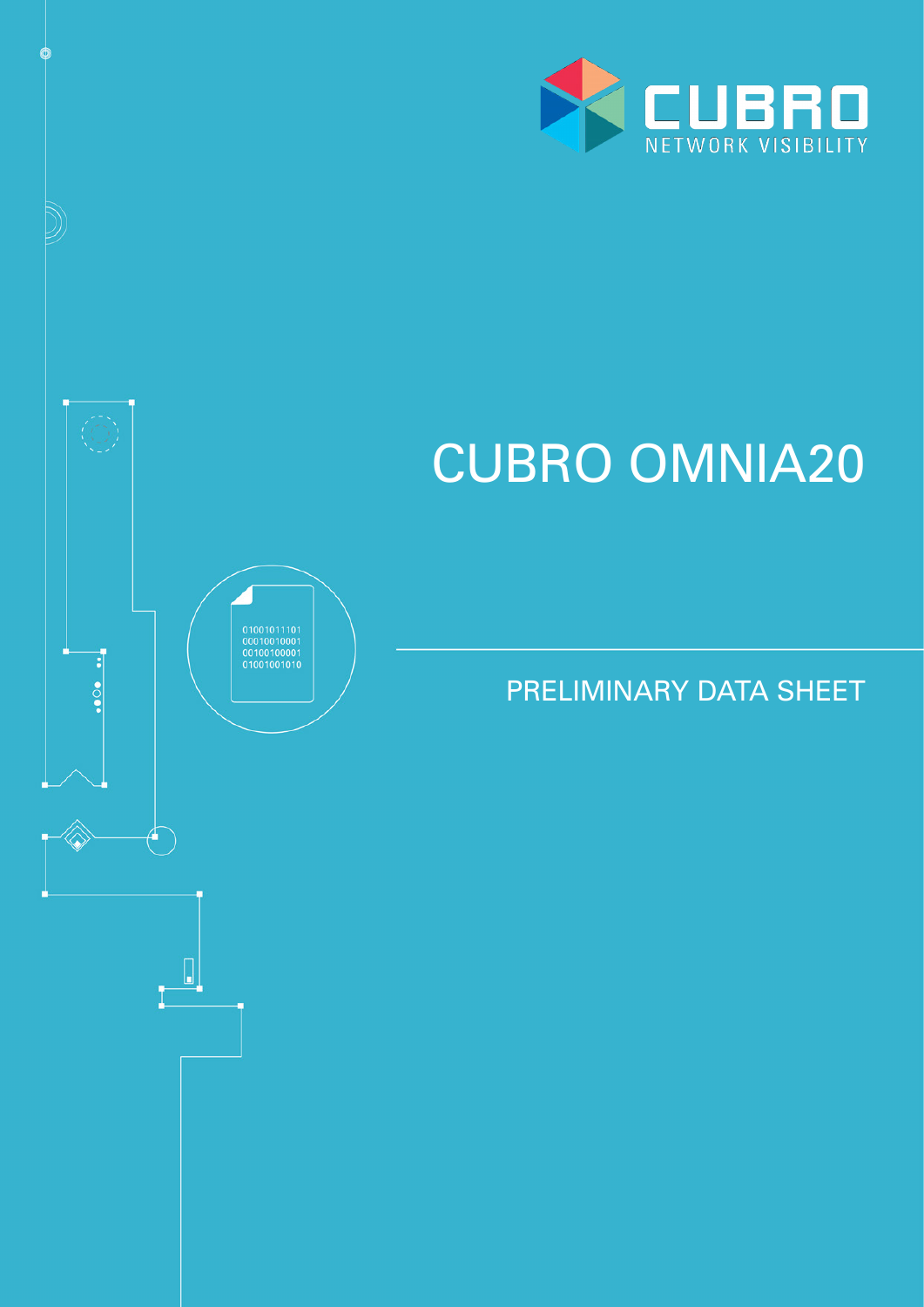

#### **Omnia**

At a glance

## **Definition**

The Omnia line is a collection of purpose-driven visibility and monitoring hardware paired with feature stacks developed over years of experience and engineering that encompass Cubro's Packetmaster (L2-4), Sessionmaster (L5+), and Appmaster (3rd party software) functionality.

## **Advantages of Omnia20**

- √ Portable
- √ Quad-Core ARM CPU
- √ 16GB Memory
- √ Integrated Copper TAP
- √ Internal 2TB SSD
- √ Multiple expansion options
- √ Support for any SFP and SFP+ (also 10 Gbit BASE-T)
- $\sqrt{\ }$  No additional port licensing fees.
- √ 2-year warranty period

## **Product Overview**



The Omnia20 is a multi-function network appliance perfect for SMBs, branch offices, and remote deployments. With built-in, passive tapping capability, 10G interfaces, on-board storage, and a diverse set of software options to choose from, it is a device capable of addressing a multitude of network and security challenges.

By pairing a unique hardware feature-set with functions from Cubro's Packetmaster, Sessionmaster, and Appmaster feature stacks, the Omnia20 can take on the roles of an Aggregation TAP, Advanced Network Packet Broker, DPI Probe, Capture appliance, and more.

The Omnia20 features 8 1GbE copper interfaces with builtin bypass capability that supports fail-safe tapping of up to 4 bidirectional links. It also features 2 10GbE SFP+ and 2 1GbE SFP interfaces. A quad-core ARMv8 CPU and 16GB of memory provide twice the processing performance of the Omnia 10 while a 2TB M.2 SSD, mini-PCI slot, and USB 3.0 type A connector provide expansion and connectivity options.

The Omnia20 is an affordable, high-performance, customizable network appliance with a unique design and flexible feature set. The Cubro Omnia20 is the only network visibility probe of its kind in the market due to its compact size, built-in TAP, and powerful CPU, all at a compelling price.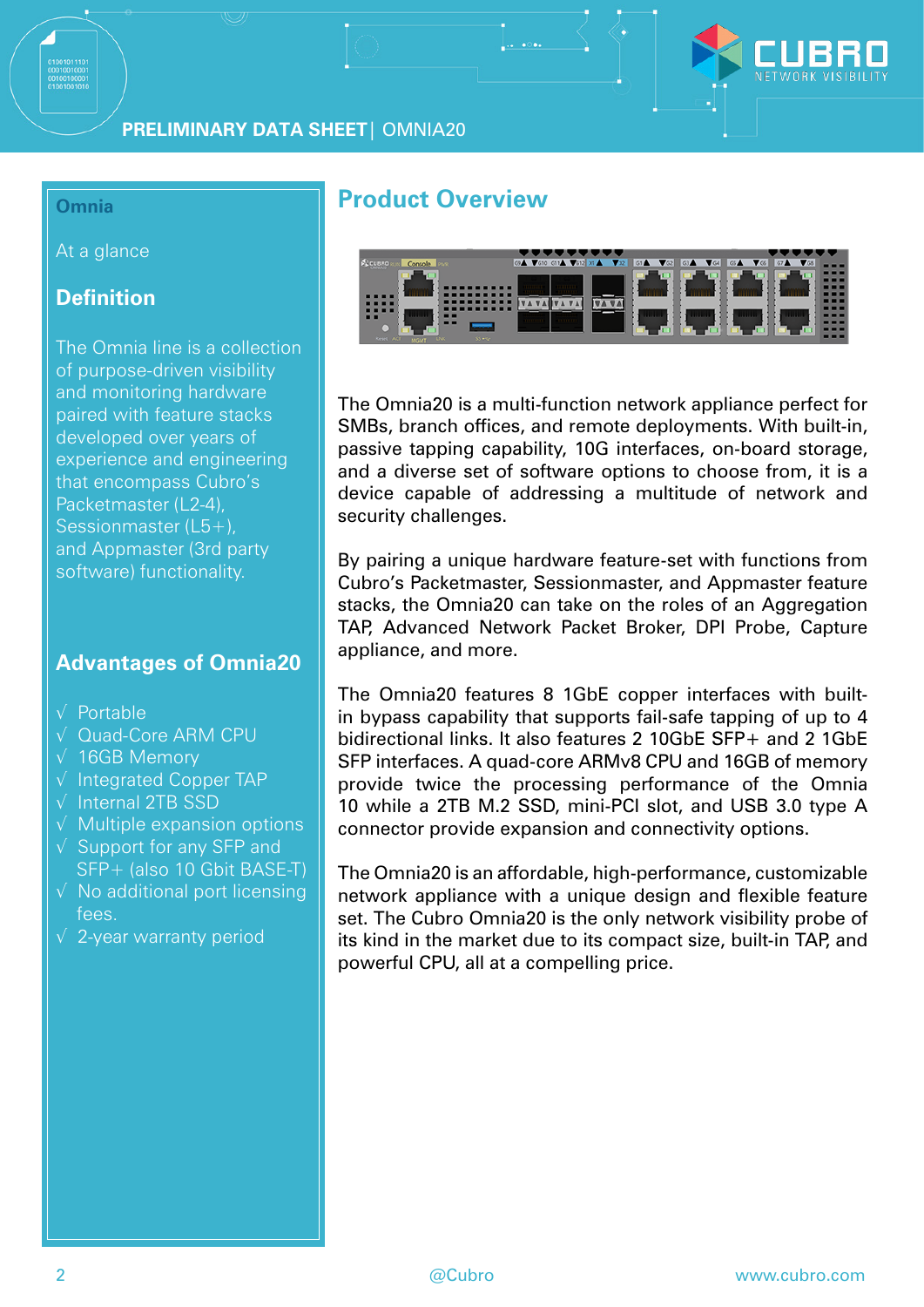

# Functions / Benefits

- > Versatile device with multiple software options to fill many roles
- > Built-in tapping and aggregation
- > Local Packet Capture and Analysis
- > NetFlow generation and collector
- > Deep Packet Inspection
- > Advanced Network Packet Broker
- > Supports third-party software and custom applications

# **Product Capabilities / Features**

| Link/ Port Aggregation        | Aggregation of up to 8 ports links or 4 links<br>10/100/1000 Mbit to 2 x 1/10 Gbit and or 2 x<br>1Gbit output ports.             |
|-------------------------------|----------------------------------------------------------------------------------------------------------------------------------|
| Jumbo Frame Support           | The Packetmaster supports jumbo Ethernet<br>frames with a size of up to 9000 bytes.                                              |
| Ports                         | 8 x 10/100/1000 Base-T<br>2 x SFP+ 1/10 Gbit<br>2 x SFP 1Gbit<br>$1 \times 10/100/1000$ Base-T (Management)<br>1 x RS232 Console |
| Configuration / Communication | <b>WEB GUI</b>                                                                                                                   |
| <b>Capture Performance</b>    | Up to 4.5 Gbit/s for 1518-byte frame                                                                                             |
| <b>Aggregation latency</b>    | Average 700 ns for 64-byte frames                                                                                                |
| <b>MTBF</b>                   | 198,185 hours                                                                                                                    |

# **Technical Data / Specifications**

## Operating specifications

Operating Temperature: 0ºC to 40ºC Storage Temperature: -10ºC to 70ºC Relative Humidity: 10% min, 95% max Non-condensing

## Mechanical specification

Dimension (W x D x H): 220 x 330 x 44 mm Weight: 2,95 kg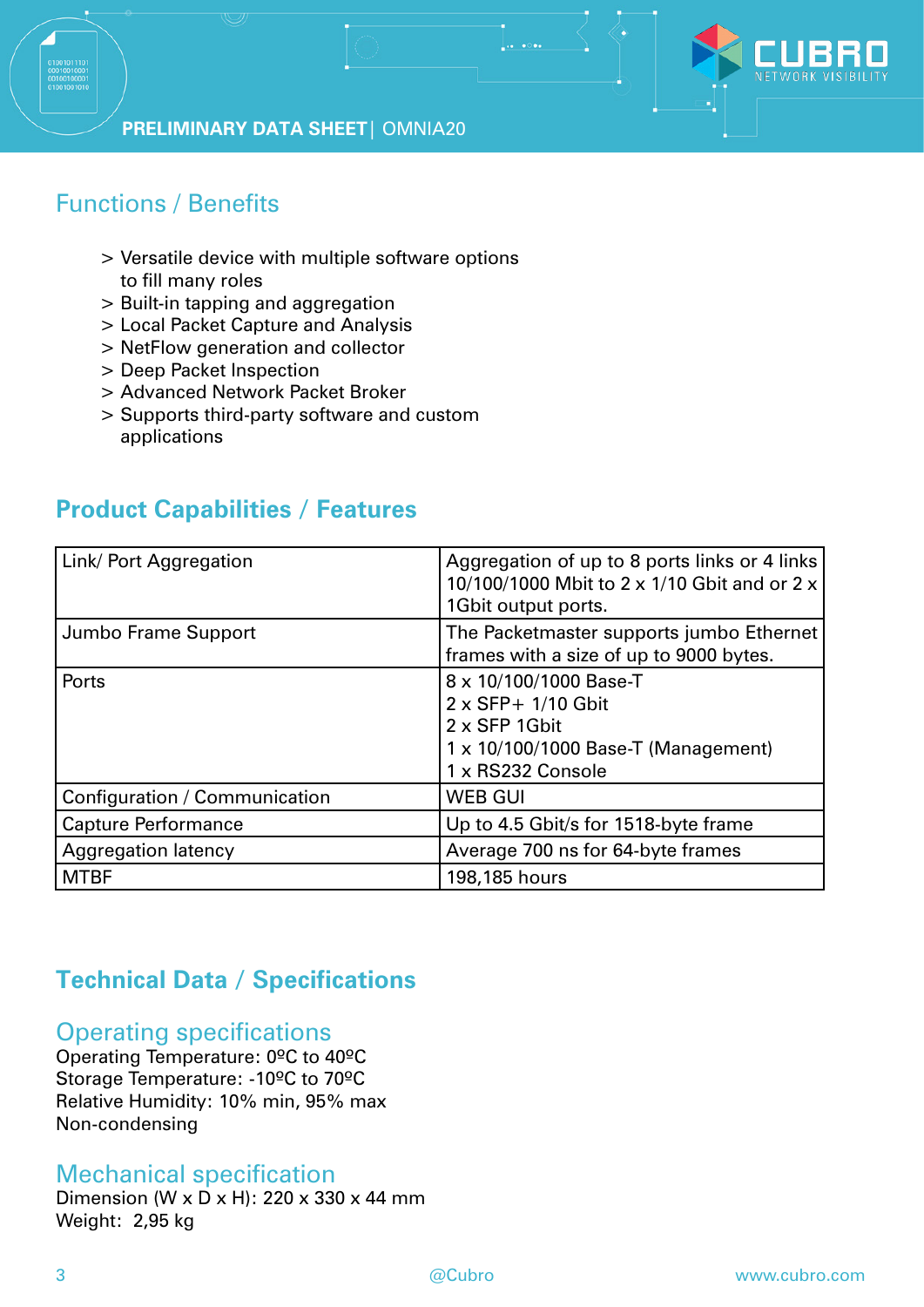

## Electrical specifications

Input Power: 1 x 230V AC Maximum Power Consumption: 25W

## **Certifications**

Fully RoHS compliant CE compliant Safety - UL 60950-1 / CSA C22.2 60950-1-07 / IEC 60950-1 (2005) EN 60950-1 (2006)

#### Ports

8 X 10/100/100 full duplex Base-T 2 x 1/10 Gbit full duplex SFP/SFP + Ports for any kind of SFP/SFP+ 2 x 1 Gbit full duplex SFP for any kind of SFP

#### **Performance**

Performance up to 30 Gbit 4 million packets/sec Boot time from power on to working 120 sec Packet delay through processing less than 700 ns

Management Management Port: (1) RJ45 10/100 Mbit Configuration (CLI) Port: (1) RS-232 DB9 USB

**Indicators** (All ports) Link LEDs (All ports) Activity LEDs

# **Applications / Solutions**

# Aggregation TAP

The Omnia20 supports fail-safe tapping of up to four copper links. The traffic from these links can then be aggregated to the 10G interfaces for output to monitoring and security tools. Alternatively, the 1G copper interfaces can be used as inputs for traffic feeds from SPAN or Mirror ports or a combination of tapping and SPAN inputs. For easier analysis, it is possible to push VLAN tags per input port to identify the traffic's ingress port.

# Traffic Capture and Analysis

The Omnia20 can capture traffic directly from tapped links or SPAN ports directly to disk. A rolling capture dashboard allows the user to navigate through the historical capture data and drill down to the traffic of interest using various filters and real-time feedback such as IP addresses, protocols, and ports present in the selected traffic. PCAP files can be extracted and downloaded for analysis or opened directly on the device using WebShark, a web-based protocol analyzer.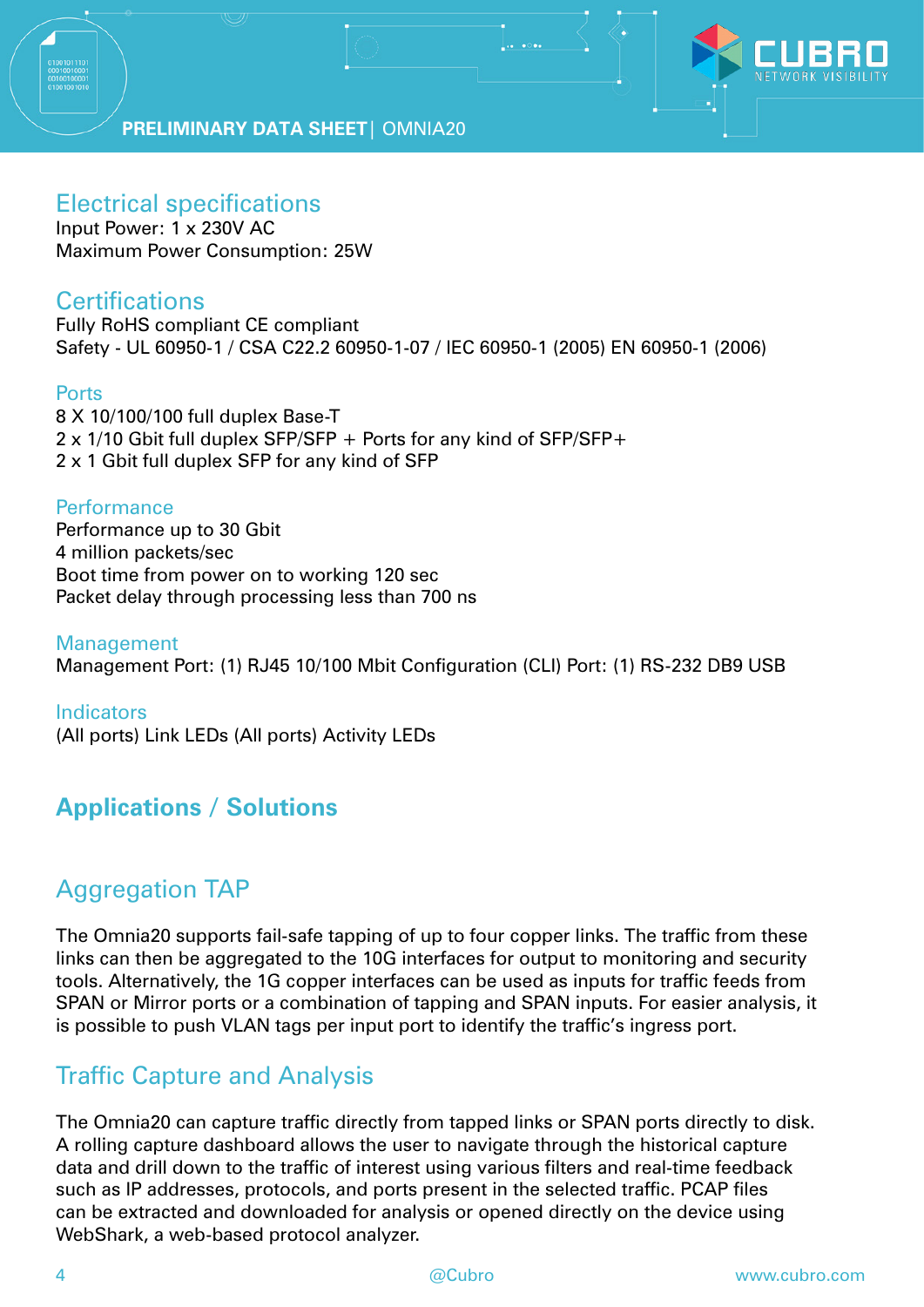



# Deep Packet Inspection

The Omnia20 is capable of performing Deep Packet Inspection using Cubro's custom DPI engine. Ever-increasing amounts of encrypted network traffic has created a situation where IP address and port numbers are no longer sufficient for identifying traffic and what protocols are in use. Cubro's DPI engine can identify 4000 different applications, even when they are ciphered, providing invaluable information to analytics, policy enforcement, and security tools.

# Advanced Network Packet Broker

The Omnia20 can be utilized as a full-featured advanced network packet broker incorporating the functions of Cubro's Packetmaster and Sessionmaster feature stacks. Such functions include aggregation, traffic replication, filtering, header stripping, active tunnel termination, load-balancing, deduplication, and much more.